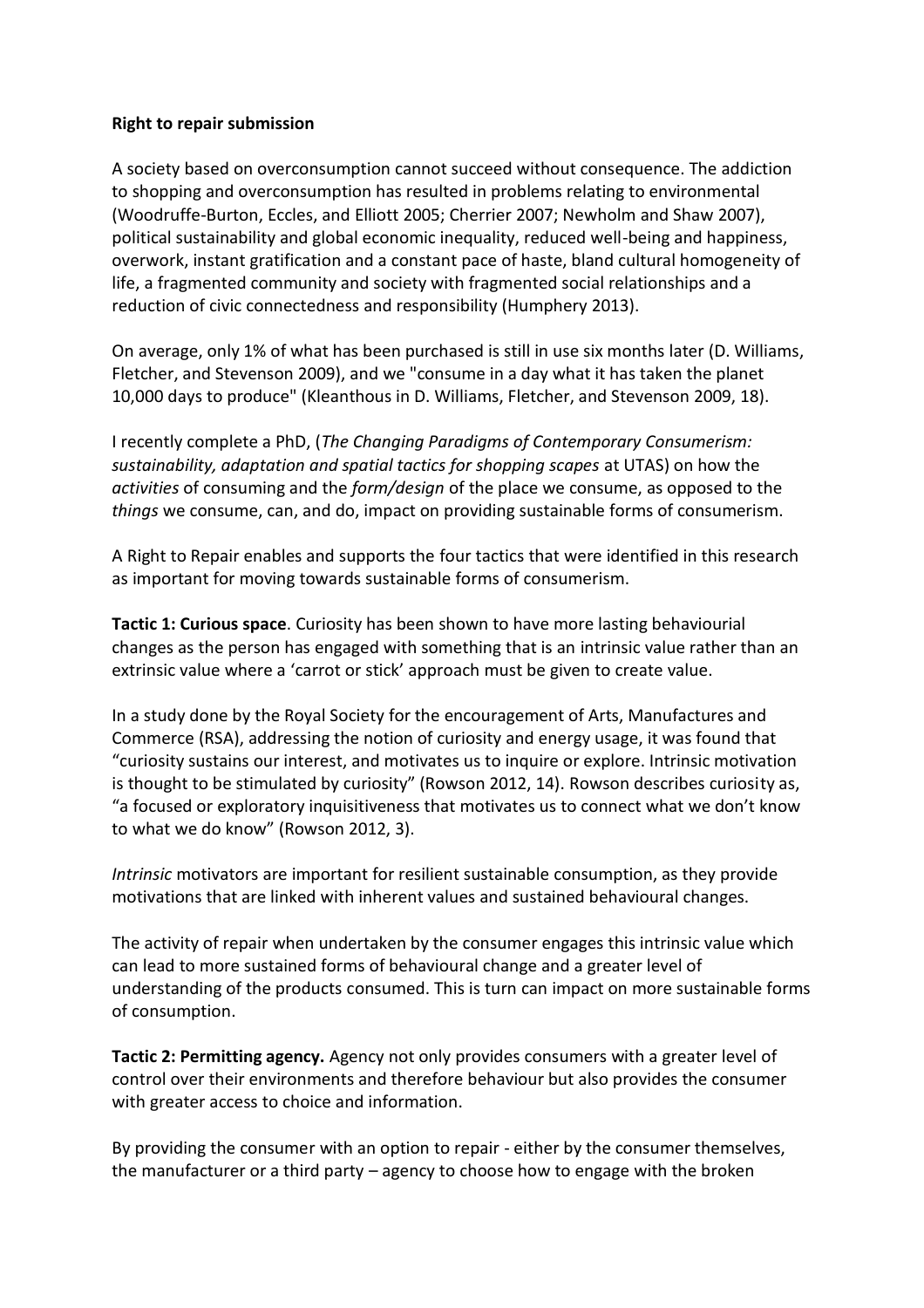product is provided, as well as agency to do so. This further engages the consumer with consume practices, products and services and can in turn encourage more sustainable forms of practice.

**Tactic 3: Custodianship and access.** By revaluing our connection to products as custodians, rather than as owners, the value of access is coveted over ownership and an appreciation for life cycle has an effect. As custodians there lies a responsibility to the community of users, rather than a responsibility only to oneself.

It can be seen that products when broken and cannot be repaired (or expensively repaired beyond the economic value of the object) lack any custodianship or value and are termed waste. A right to repair can increase this notion of custodianship and increase the value of objects, which can be seen to have value, through repair, even though temporarily broken. Access to repair is therefore inextricably connected to this idea of custodianship by the consumer themselves, the manufacturer or a third party.

**Tactic 4: Co-option.** This involves the interweaving of current practices with sustainable practices to ensure a continuation and movement forward of sustainable practices to in the short to long term be the dominant form of consumerism, while recognising the difficulty of immediate change for the systems already in place.

For the Right to Repair, this involves the cooperation of all of the stakeholders involved recognising the challenges and compromises which may need to be made but also seeing the opportunities these changes can bring. The importance here is that end goal is clear to all.

## **In summary**

The Right to Repair is an important step in moving towards sustainable forms of consumerism, not only as an activity in and of itself, but increases the possibilities for consumers to change other current unsustainable consumer practices to more sustainable forms.

## **References**

Cherrier, Hélène. 2007. 'Ethical Consumption Practices: Co-Production of Self-Expression and Social Recognition'. *Journal of Consumer Behaviour* 6 (5): 321–335. <https://doi.org/10.1002/cb.224>

Humphery, Kim. 2013. 'The Simple and the Good Ethical Consumption as Anti-Consumerism'. In *Ethical Consumption A Critical Introduction*, edited by Tania Lewis and Emily Potter, 40–53. Florence, KY, USA: Routledge

Newholm, Terry, and Deirdre Shaw. 2007. 'Studying the Ethical Consumer: A Review of Research'. *Journal of Consumer Behaviour* 6 (5): 253–270. https://doi.org/10.1002/cb.225